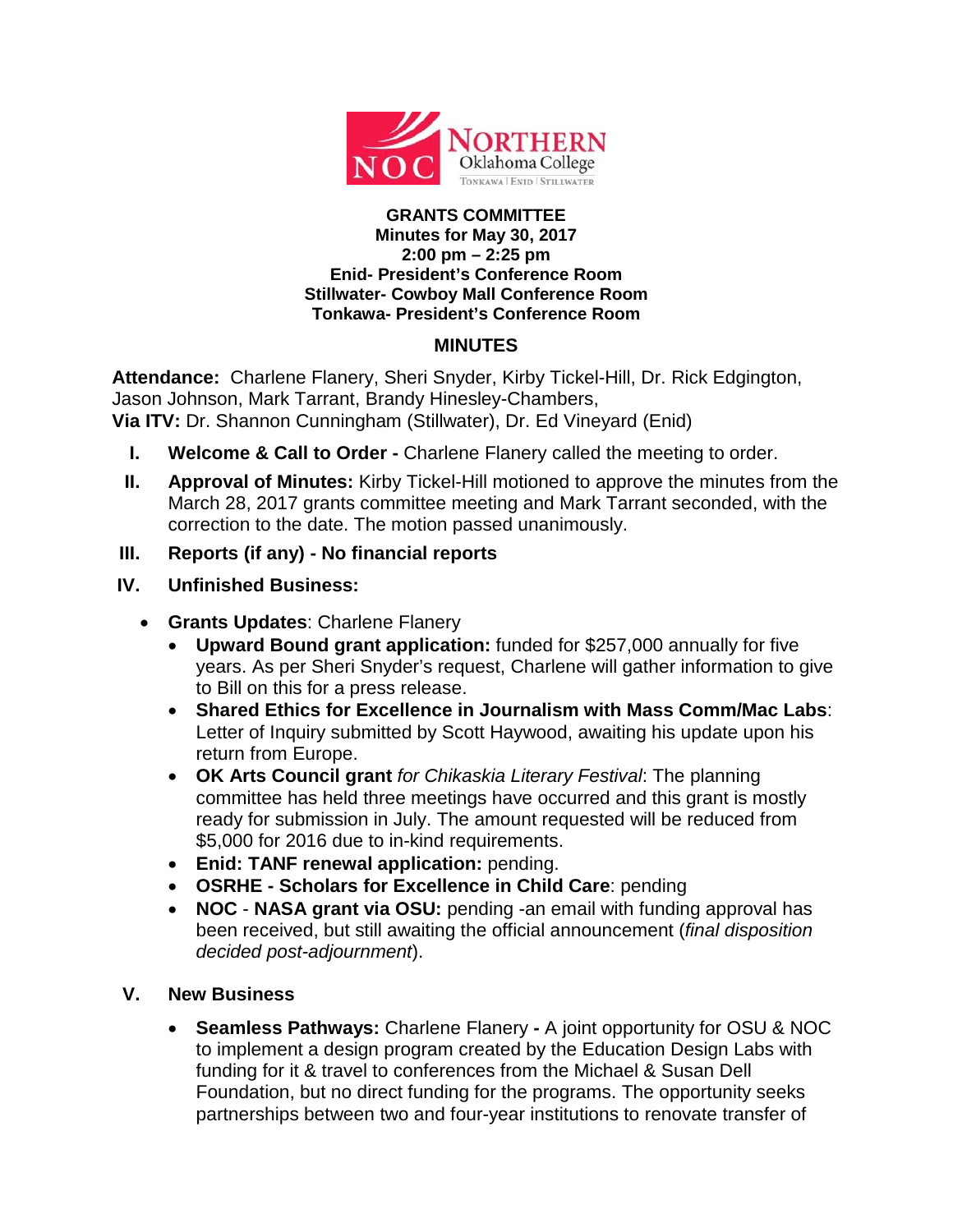students and increase success measured by a rise in the number of transfers and degrees completed.

- o The deadline for the application is June 30, 2017.
- o The notification for the award will be between August 7 through 11, 2017.
- o The Design Challenge begins September 2017.

Dr. Edgington added that the institution received notification of this opportunity from Michelle Blackmon, who NOC and UCO had worked with previously. She sent this to UCO originally, who politely declined; knowing that a greater volume of students transferred to OSU from NOC. When Ms. Blackmon presented this, she also noted that the National Student Clearing House would provide a recommendation letter. Dr. Fry of OSU agreed to continue as a partner of NOC to apply. This program will not only look at the amount of reverse transfer/degree completion within Gateway but also between the two schools as a whole. The program we could implement will aid students in the same way the current Guided Pathways and Two by Two's. etc. do. The committee for this application has discussed implementing a One by Three program in which students attend a defined curriculum first year in the Gateway program. Then the student would complete years two through 4 at OSU. The student would obtain their Bachelor's and apply for reverse transfer to receive their Associates. This program would support existing, ongoing initiatives and truly is an amazing opportunity.

- **Campus Compact via the Iowa Campus Compact**: Charlene Flanery The ICC had funded a Martin Luther King Jr. Day of Service last year & offered to fund a 9-11 Day of Service this year. They apparently offered on an assumption of renewal of funds that did not get granted and now can't offer this due to a lack of funding. However, they hope that the Corporation for National & Community Service will privately fund this. They also have made available forty mini–grants of \$5,000 each for the *Fund for Positive Change*. These grants do not have a match requirement. The due date for applications is July 14th and a webinar will be offered on June 1<sup>st</sup> for anyone interested in this. A variety of topics which will cover community-based research, free speech, cultivate learning environments, threatened by public policy, academic freedom, etc. Anyone interested should contact the Grants Department for further details.
- **Highlighted Grant Opportunities:** Brandy Chambers
	- **NSF – Tectonics & Geophysics:** Opportunity for small research proposals in this field of under \$50,000. No match, very liberal application process for anything in these fields.
	- **OEM - Hazard Mitigation Plan Initiative Fund**: Opportunity to improve emergency facilities, in particular, emergency generators or safe rooms. Bradley Jennings will be the PI for this opportunity for generators for both the Tonkawa & Enid campuses. Twenty-five percent matching funds are required, however, in-kind from the institution and other non-cash sources are accepted. Further details explained as well. A Planning Proposal to submit the Notice of Intent will follow shortly.